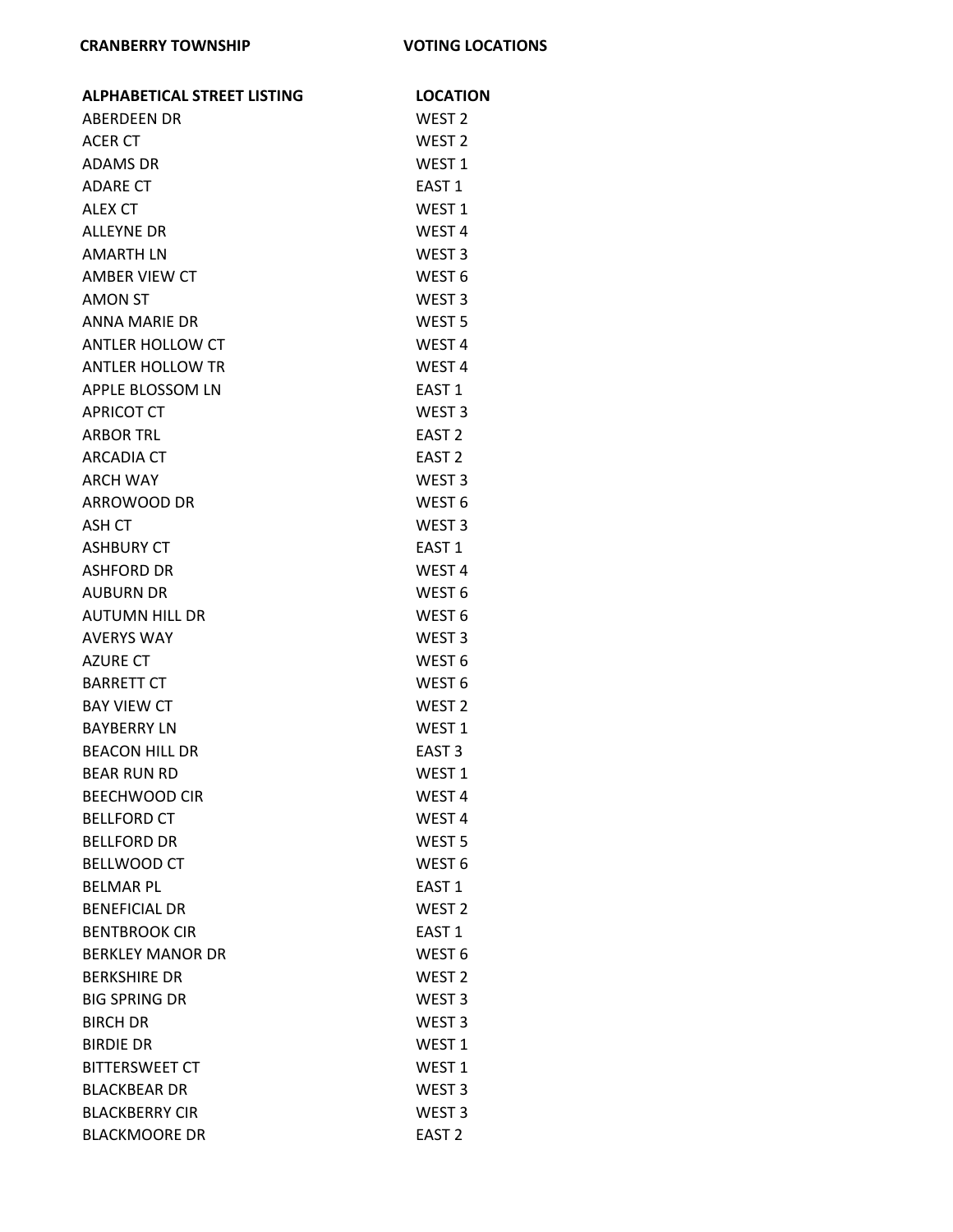| <b>BLUE MIST CT</b>         | WEST <sub>6</sub> |
|-----------------------------|-------------------|
| <b>BLUE RIDGE DR</b>        | WEST <sub>6</sub> |
| <b>BOARDWALK DR</b>         | WEST <sub>3</sub> |
| <b>BON AIR CT</b>           | EAST <sub>2</sub> |
| <b>BONNIE VUE DR</b>        | WEST <sub>5</sub> |
| <b>BOXWOOD DR</b>           | EAST <sub>2</sub> |
| <b>BRADLEY CT</b>           | WEST <sub>6</sub> |
| <b>BRADY LN</b>             | WEST <sub>3</sub> |
| <b>BRANDYWINE DR</b>        | WEST <sub>4</sub> |
| <b>BRIARWOOD LN</b>         | WEST <sub>4</sub> |
| <b>BRISTOL PL</b>           | WEST <sub>3</sub> |
| <b>BROADVIEW CT</b>         | WEST <sub>2</sub> |
| <b>BROOKSIDE DR</b>         | WEST <sub>6</sub> |
| <b>BROOKSTON DR</b>         | WEST <sub>5</sub> |
| <b>BROWN AVE</b>            | WEST <sub>3</sub> |
| <b>BUCKINGHAM TR</b>        | EAST <sub>3</sub> |
| <b>BUCKS RD</b>             | WEST <sub>5</sub> |
| <b>BUCKTAIL DR</b>          | WEST <sub>3</sub> |
| <b>BURKE RD</b>             | EAST <sub>2</sub> |
| <b>BUTTERCUP DR</b>         | WEST <sub>6</sub> |
| <b>BYRON CIR</b>            | WEST <sub>5</sub> |
| <b>CALEDONIA PL</b>         | WEST <sub>3</sub> |
| <b>CALLERY RD</b>           | EAST <sub>2</sub> |
| <b>CAMBRIA CT</b>           | WEST <sub>3</sub> |
| <b>CAMBRIDGE CT</b>         | WEST <sub>2</sub> |
| <b>CAMELOT CT</b>           | WEST <sub>1</sub> |
| <b>CAMERON DR</b>           | WEST <sub>6</sub> |
| <b>CANTERBURY TR</b>        | EAST <sub>3</sub> |
| <b>CAPTAIN LEE BOSS WAY</b> | WEST <sub>3</sub> |
| <b>CARLYE DR</b>            | WEST <sub>1</sub> |
| <b>CARRIAGE DR</b>          | WEST <sub>6</sub> |
| <b>CARRY BACK CT</b>        | EAST <sub>1</sub> |
| <b>CASHMERE CT</b>          | EAST <sub>2</sub> |
| <b>CASSANDRA DR</b>         | EAST <sub>3</sub> |
| <b>CASTANEA DR</b>          | EAST <sub>2</sub> |
| <b>CASTLE BROOK DR</b>      | EAST <sub>1</sub> |
| <b>CATHYS CT</b>            | WEST <sub>3</sub> |
| <b>CAVAN DR</b>             | EAST <sub>1</sub> |
| <b>CEDAR CIR</b>            | EAST <sub>3</sub> |
| <b>CELTIC ASH CT</b>        | EAST <sub>1</sub> |
| <b>CENTER OAK DR</b>        | EAST <sub>1</sub> |
| <b>CENTRAL DR</b>           | WEST <sub>4</sub> |
| <b>CHADBORNE CT</b>         | WEST <sub>5</sub> |
| <b>CHADWICK TR</b>          | WEST <sub>1</sub> |
| <b>CHALLEDON CT</b>         | EAST <sub>1</sub> |
| <b>CHAPARRAL DR</b>         | EAST <sub>3</sub> |
| <b>CHAPEL WAY</b>           | WEST <sub>1</sub> |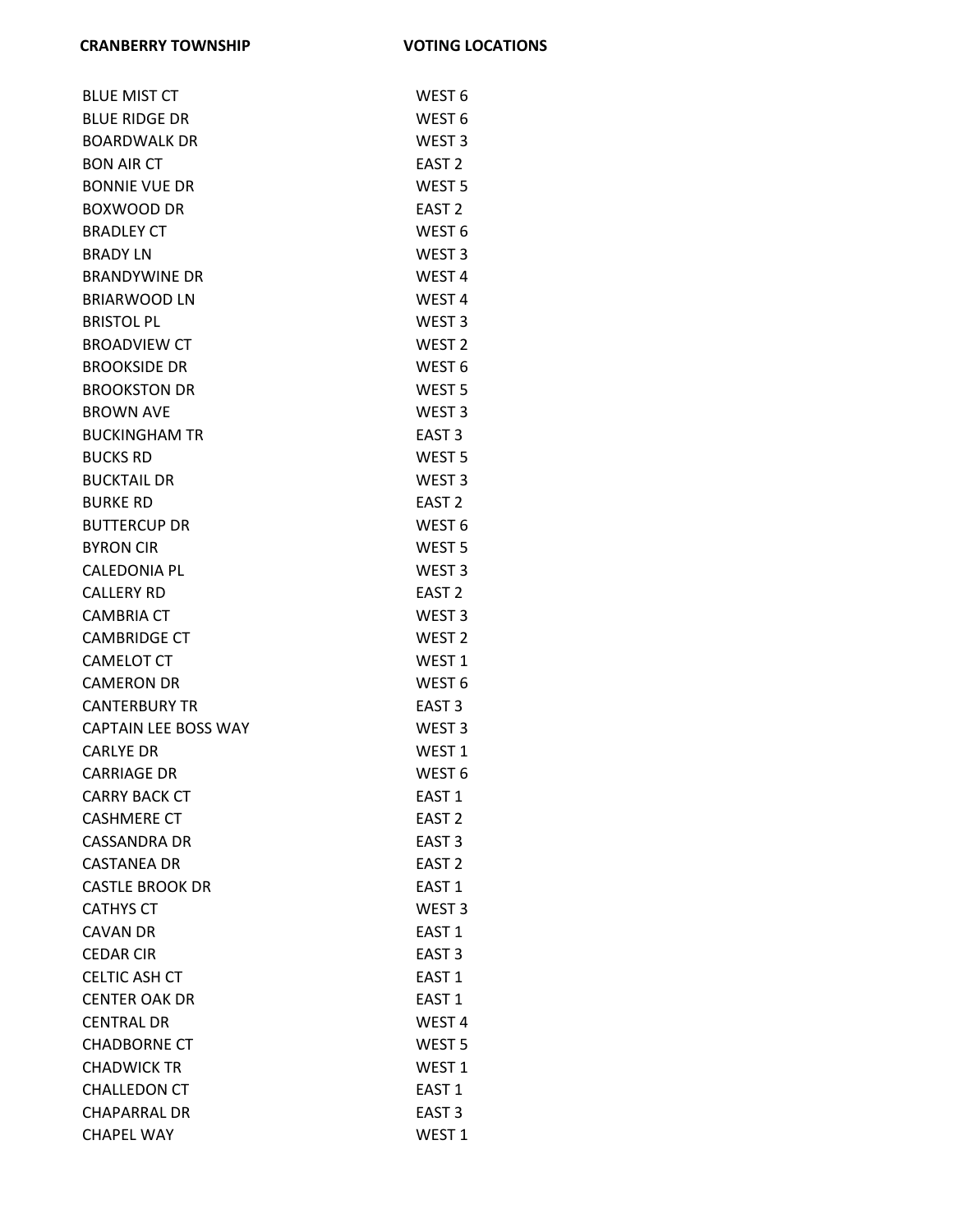| CHATHAM LN                 | EAST <sub>3</sub> |
|----------------------------|-------------------|
| <b>CHELSEY CT</b>          | WEST <sub>2</sub> |
| <b>CHERRINGTON DR</b>      | WEST <sub>1</sub> |
| <b>CHERRY TREE WAY</b>     | EAST 1            |
| <b>CHESTER DR</b>          | WEST <sub>1</sub> |
| <b>CHESTNUT GROVE</b>      | EAST <sub>1</sub> |
| <b>CHRISTINAS CT</b>       | WEST <sub>3</sub> |
| <b>CHURCHILL CT</b>        | WEST <sub>2</sub> |
| <b>CLEARBROOK CT</b>       | WEST <sub>5</sub> |
| <b>CLEARBROOK DR</b>       | WEST <sub>5</sub> |
| <b>CLERKENWELL LN</b>      | WEST <sub>3</sub> |
| <b>CLOVER CT</b>           | WEST <sub>1</sub> |
| COLLINGWOOD CT             | WEST <sub>2</sub> |
| <b>COLONY CT</b>           | WEST <sub>3</sub> |
| <b>COLTSFOOT LN</b>        | WEST <sub>2</sub> |
| <b>COLUMBINE CT</b>        | WEST <sub>3</sub> |
| <b>CONCORD WAY</b>         | EAST <sub>2</sub> |
| <b>COSETTE DR</b>          | EAST <sub>3</sub> |
| <b>COTTINGHAM CIR</b>      | WEST <sub>1</sub> |
| <b>COTTINGHAM PL</b>       | WEST <sub>1</sub> |
| COTTONWOOD CT              | WEST <sub>4</sub> |
| <b>COUNTRY VUE CT</b>      | WEST <sub>5</sub> |
| <b>COURAGE LN</b>          | WEST <sub>3</sub> |
| <b>COVENTRY CT</b>         | WEST <sub>2</sub> |
| CRAB APPLE DR              | WEST <sub>3</sub> |
| <b>CRANBERRY POINTE LN</b> | WEST <sub>4</sub> |
| <b>CRAWFORD CT</b>         | EAST <sub>3</sub> |
| <b>CREEKSIDE CT</b>        | WEST <sub>3</sub> |
| <b>CREEKVIEW CIR</b>       | EAST <sub>3</sub> |
| <b>CRESCENT CT</b>         | WEST <sub>3</sub> |
| <b>CRESTWOOD CT</b>        | WEST <sub>4</sub> |
| <b>CRICKETWOOD CT</b>      | WEST 4            |
| <b>CRIMSON CT</b>          | WEST <sub>6</sub> |
| <b>CROSS CREEK DR</b>      | WEST <sub>3</sub> |
| <b>CROSSING RIDGE TR</b>   | WEST <sub>3</sub> |
| <b>CRYSTAL SPRINGS DR</b>  | EAST <sub>2</sub> |
| <b>CYPRESS LN</b>          | EAST <sub>3</sub> |
| <b>DAISY CT</b>            | WEST <sub>6</sub> |
| <b>DAISY DR</b>            | WEST <sub>6</sub> |
| <b>DALLIANCE CT</b>        | EAST <sub>2</sub> |
| DARLINGTON RD (550-600)    | WEST <sub>3</sub> |
| DARLINGTON RD (601-800)    | WEST <sub>6</sub> |
| <b>DAUPHIN DR</b>          | WEST <sub>1</sub> |
| DAVID HILL RD              | EAST <sub>2</sub> |
| <b>DAWSON AVE</b>          | WEST <sub>1</sub> |
| DAY STAR CT                | EAST <sub>1</sub> |
| <b>DEEMERS DR</b>          | WEST <sub>3</sub> |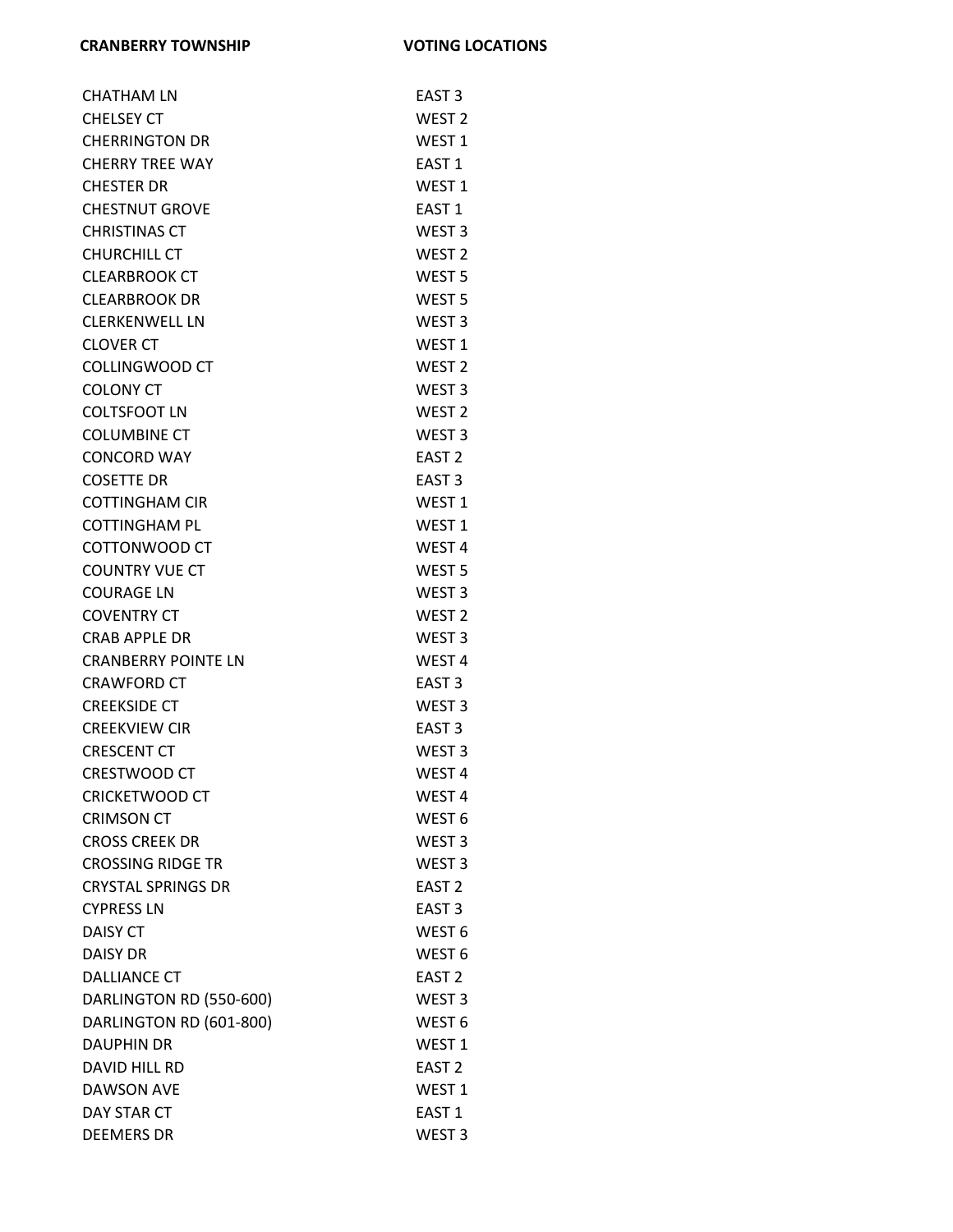| <b>DEEP LAKE DR</b>      | WEST <sub>2</sub> |
|--------------------------|-------------------|
| <b>DEERFIELD DR</b>      | EAST <sub>3</sub> |
| <b>DENNY CT</b>          | WEST <sub>6</sub> |
| <b>DEVONSHIRE CT</b>     | WEST <sub>5</sub> |
| <b>DOE RIDGE</b>         | WEST <sub>4</sub> |
| DOGWOOD TR               | EAST <sub>1</sub> |
| <b>DOLORES CIR</b>       | WEST <sub>5</sub> |
| DORSAY VALLEY DR         | EAST <sub>2</sub> |
| <b>DORSCH DR</b>         | WEST <sub>4</sub> |
| <b>DOVER DR</b>          | WEST <sub>5</sub> |
| <b>DRAKE CIR</b>         | WEST <sub>3</sub> |
| <b>DRUID DR</b>          | EAST <sub>3</sub> |
| <b>DUNCAN CT</b>         | WEST <sub>2</sub> |
| <b>DURHAM PL</b>         | WEST <sub>3</sub> |
| <b>DUTILH RD</b>         | WEST <sub>5</sub> |
| <b>EAGLE DR</b>          | WEST <sub>1</sub> |
| <b>EAGLE RIDGE RD</b>    | EAST 1            |
| <b>EAST COMMONS DR</b>   | WEST <sub>4</sub> |
| <b>EDEN WAY CT</b>       | WEST <sub>2</sub> |
| <b>EDGEWOOD CIR</b>      | WEST <sub>1</sub> |
| <b>EDINBORO CT</b>       | WEST <sub>5</sub> |
| <b>EHRMAN RD</b>         | EAST 1            |
| <b>ELK DR</b>            | WEST <sub>1</sub> |
| <b>ELLEN DR</b>          | WEST <sub>1</sub> |
| <b>ELLIOT DR</b>         | EAST <sub>3</sub> |
| ELM CT                   | WEST <sub>3</sub> |
| <b>ELMHURST CIR</b>      | EAST <sub>1</sub> |
| <b>EMERALD CT</b>        | WEST <sub>6</sub> |
| <b>EMERSON PINES DR</b>  | EAST <sub>2</sub> |
| <b>EMILY DR</b>          | EAST <sub>3</sub> |
| <b>ENGLAND RD</b>        | WEST <sub>2</sub> |
| <b>ENGLISH DR</b>        | EAST <sub>2</sub> |
| <b>ENNIS RD</b>          | EAST <sub>1</sub> |
| ERIN DR                  | EAST <sub>1</sub> |
| <b>ESFARMS DR</b>        | EAST <sub>3</sub> |
| <b>EVAN CT</b>           | WEST <sub>1</sub> |
| <b>EVERGREEN TERRACE</b> | EAST <sub>2</sub> |
| <b>FAIRPORT LN</b>       | EAST <sub>3</sub> |
| <b>FAIRVIEW DR</b>       | EAST <sub>2</sub> |
| <b>FALCON LN</b>         | EAST <sub>1</sub> |
| <b>FARMINGTON RD</b>     | EAST <sub>3</sub> |
| <b>FARMVIEW CT</b>       | WEST <sub>3</sub> |
| <b>FAWN TR</b>           | WEST <sub>4</sub> |
| <b>FAYETTE DR</b>        | WEST <sub>6</sub> |
| <b>FELTHAM LN</b>        | WEST <sub>3</sub> |
| <b>FERNWAY DR</b>        | WEST <sub>5</sub> |
| <b>FIELD GATE DR</b>     | EAST <sub>2</sub> |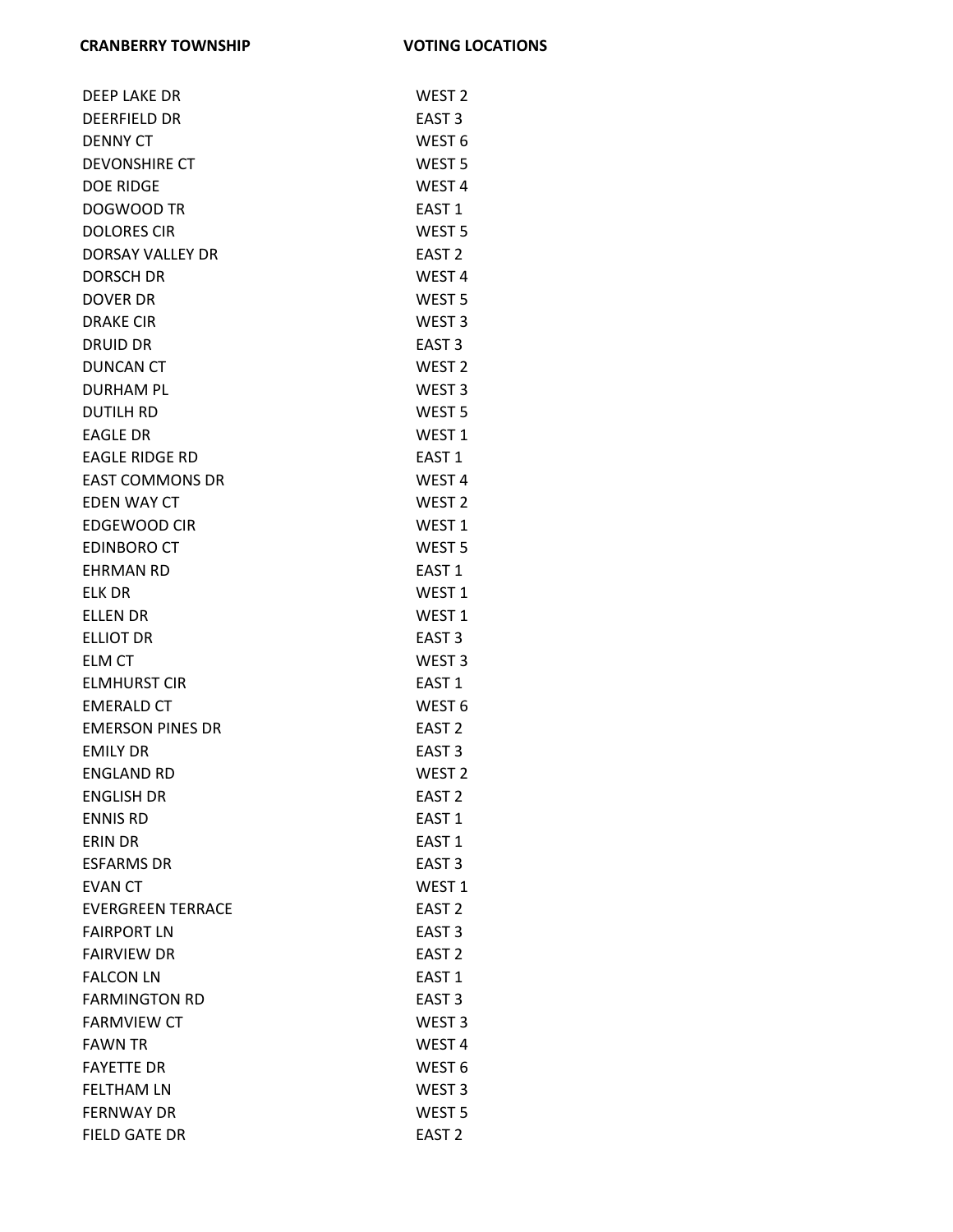| <b>FINCHLEY CIR</b>                 | WEST <sub>3</sub> |
|-------------------------------------|-------------------|
| <b>FIREFLY DR</b>                   | EAST <sub>2</sub> |
| <b>FLAMINGO DR</b>                  | EAST <sub>1</sub> |
| <b>FLORIDA AVE</b>                  | WEST <sub>3</sub> |
| <b>FLORIDA BLVD</b>                 | WEST <sub>1</sub> |
| <b>FOREST DR</b>                    | WEST <sub>1</sub> |
| <b>FOUNDATION DR</b>                | WEST <sub>2</sub> |
| <b>FOX CHASE CT</b>                 | WEST <sub>4</sub> |
| <b>FOX RUN CIR</b>                  | EAST <sub>3</sub> |
| <b>FOX RUN RD</b>                   | EAST <sub>3</sub> |
| <b>FOXWOOD DR</b>                   | EAST <sub>2</sub> |
| FRANKLIN RD - (6997 - 7199- All #)  | EAST <sub>3</sub> |
| FRANKLIN RD - (7200 - 7236- Even #) | EAST <sub>2</sub> |
| FRANKLIN RD - (7201 - 7235- Odd#)   | EAST <sub>3</sub> |
| FRANKLIN RD - (7238 - 7306- All #)  | EAST <sub>3</sub> |
| FREEDOM RD - (1001 - 1142)          | WEST <sub>6</sub> |
| FREEDOM RD-(1150 - 1364)            | WEST <sub>5</sub> |
| <b>FRESHCORN RD</b>                 | WEST <sub>1</sub> |
| <b>FRIENDSHIP LN</b>                | WEST <sub>1</sub> |
| <b>GABLE RD</b>                     | EAST <sub>3</sub> |
| <b>GALER DR</b>                     | EAST <sub>2</sub> |
| <b>GALLAHADON CT</b>                | EAST <sub>1</sub> |
| <b>GALLANT FOX LN</b>               | EAST <sub>1</sub> |
| <b>GARVIN RD</b>                    | EAST <sub>1</sub> |
| <b>GATE DANCER DR</b>               | EAST <sub>1</sub> |
| <b>GEISLER DR</b>                   | east 2            |
| <b>GLEN EDEN RD</b>                 | WEST <sub>1</sub> |
| <b>GLEN EDEN RD</b>                 | WEST <sub>2</sub> |
| <b>GLEN RAPE RD</b>                 | WEST <sub>1</sub> |
| <b>GLENBROOK DR</b>                 | WEST <sub>1</sub> |
| <b>GLENDALE CT</b>                  | WEST <sub>2</sub> |
| <b>GLENWOOD CT</b>                  | WEST <sub>2</sub> |
| <b>GOEHRING RD</b>                  | EAST <sub>2</sub> |
| <b>GOLDEN RIDGE CT</b>              | WEST <sub>6</sub> |
| <b>GRACE DR</b>                     | EAST <sub>1</sub> |
| <b>GRAHAM SCHOOL RD</b>             | WEST <sub>2</sub> |
| <b>GRANDSHIRE DR</b>                | EAST <sub>3</sub> |
| <b>GRANDVIEW DR</b>                 | EAST <sub>2</sub> |
| <b>GRANVILLE PL</b>                 | <b>FAST 1</b>     |
| <b>GRATITUDE RD</b>                 | WEST <sub>2</sub> |
| <b>GREENBRIAR DR</b>                | EAST <sub>2</sub> |
| <b>GREENFIELDS CT</b>               | WEST <sub>3</sub> |
| <b>GREENHILL CT</b>                 | WEST <sub>4</sub> |
| <b>GREENSPIRE CT</b>                | WEST <sub>2</sub> |
| <b>GREENWOOD DR</b>                 | WEST <sub>5</sub> |
| <b>GREENWOOD DR EXT</b>             | WEST <sub>5</sub> |
| <b>GREGORY CT</b>                   | WEST <sub>1</sub> |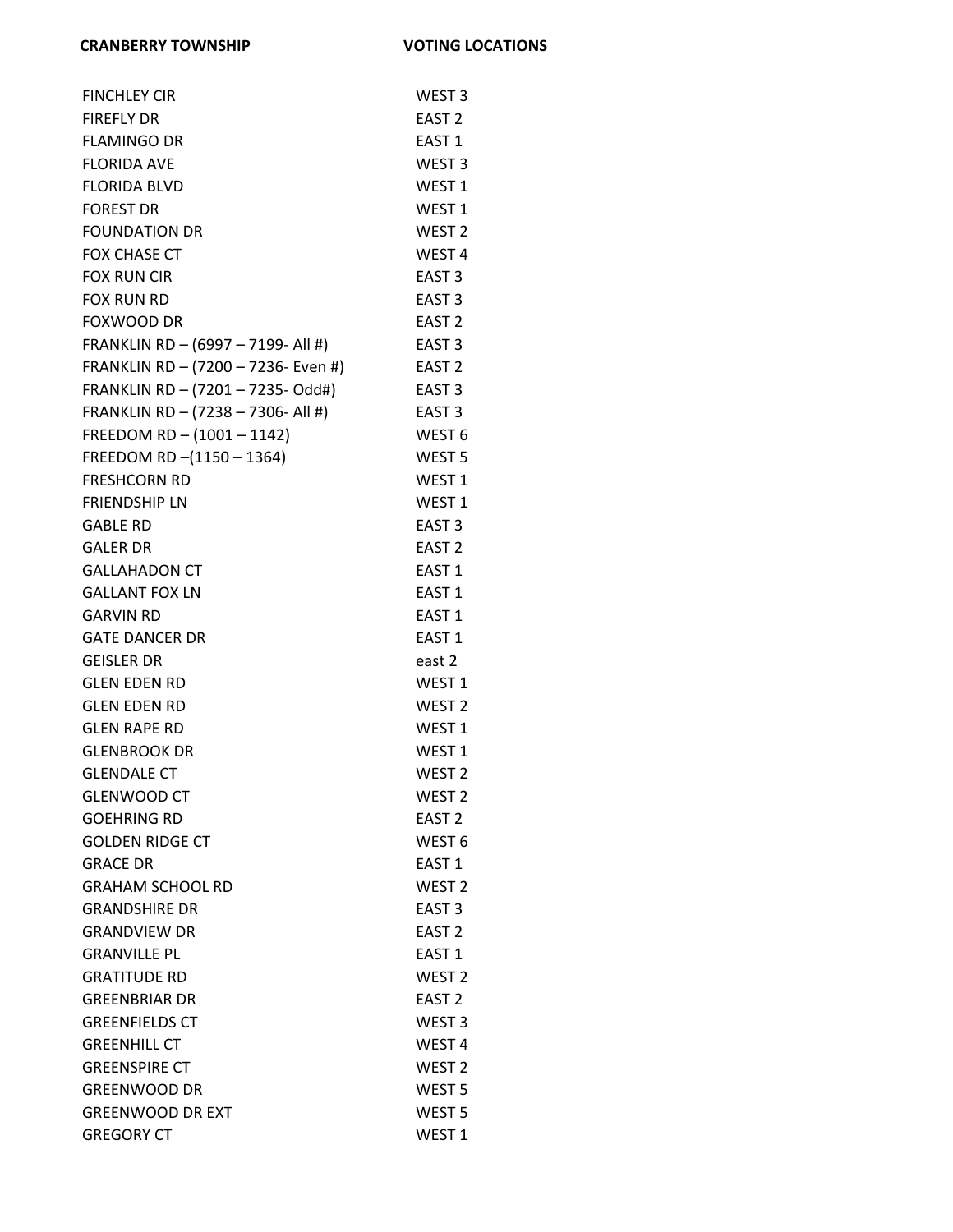| <b>GRESS RD</b>         | west 2            |
|-------------------------|-------------------|
| <b>GRINDSTONE PL</b>    | EAST <sub>1</sub> |
| <b>GROVE CT</b>         | WEST <sub>1</sub> |
| <b>HAINE SCHOOL RD</b>  | WEST <sub>4</sub> |
| <b>HALDEMAN DR</b>      | WEST <sub>5</sub> |
| <b>HAMPSHIRE DR</b>     | WEST <sub>6</sub> |
| <b>HARLEQUIN ST</b>     | WEST <sub>2</sub> |
| <b>HARTLAND DR</b>      | WEST <sub>4</sub> |
| <b>HARVEST DR</b>       | WEST <sub>4</sub> |
| <b>HASTINGS DR</b>      | WEST <sub>2</sub> |
| <b>HAVENWOOD DR</b>     | WEST <sub>3</sub> |
| <b>HAWTHORNE CT</b>     | WEST <sub>3</sub> |
| <b>HAWTHORNE DR</b>     | WEST <sub>3</sub> |
| <b>HAZELWOOD DR</b>     | EAST <sub>3</sub> |
| <b>HEATHERCROFT DR</b>  | WEST <sub>1</sub> |
| <b>HEDGE ROW CT</b>     | WEST <sub>1</sub> |
| <b>HEIGHTS DR</b>       | WEST <sub>1</sub> |
| <b>HELEN CT</b>         | WEST <sub>6</sub> |
| <b>HERITAGE PL</b>      | WEST <sub>1</sub> |
| <b>HESTON DR</b>        | WEST <sub>5</sub> |
| <b>HICKORY CT</b>       | WEST <sub>3</sub> |
| <b>HIDDEN MEADOW DR</b> | EAST <sub>1</sub> |
| <b>HIGHLAND CT</b>      | WEST <sub>3</sub> |
| <b>HILLCREST DR</b>     | WEST <sub>1</sub> |
| <b>HILLCREST TERR</b>   | WEST <sub>1</sub> |
| <b>HOLIDAY DR</b>       | WEST <sub>4</sub> |
| <b>HOLLY DR</b>         | WEST <sub>3</sub> |
| <b>HONEY LOCUST DR</b>  | EAST <sub>2</sub> |
| <b>HOPE RD</b>          | EAST <sub>2</sub> |
| <b>HOUNSLOW RD</b>      | WEST <sub>3</sub> |
| <b>HUDSON AVE</b>       | WEST <sub>1</sub> |
| <b>HUMMINGBIRD CIR</b>  | WEST <sub>6</sub> |
| <b>HUMMINGBIRD HL</b>   | WEST <sub>6</sub> |
| <b>HUNTER DR</b>        | WEST <sub>3</sub> |
| <b>HUNTING RIDGE TR</b> | WEST <sub>3</sub> |
| <b>HUNTINGTON DR</b>    | EAST <sub>3</sub> |
| <b>IRONWOOD CT</b>      | WEST <sub>4</sub> |
| <b>ISLEWORTH LN</b>     | WEST <sub>3</sub> |
| <b>IVY LN</b>           | EAST <sub>3</sub> |
| <b>JACLYN DR</b>        | EAST <sub>3</sub> |
| <b>JACOBS CT</b>        | WEST <sub>3</sub> |
| <b>JANE ST</b>          | WEST <sub>6</sub> |
| <b>JEFFERSON LN</b>     | WEST <sub>3</sub> |
| JENNIFER DR             | WEST <sub>4</sub> |
| <b>JESSICA DR</b>       | EAST <sub>3</sub> |
| <b>JOAN ST</b>          | WEST <sub>6</sub> |
| <b>JOYCE DR</b>         | WEST <sub>4</sub> |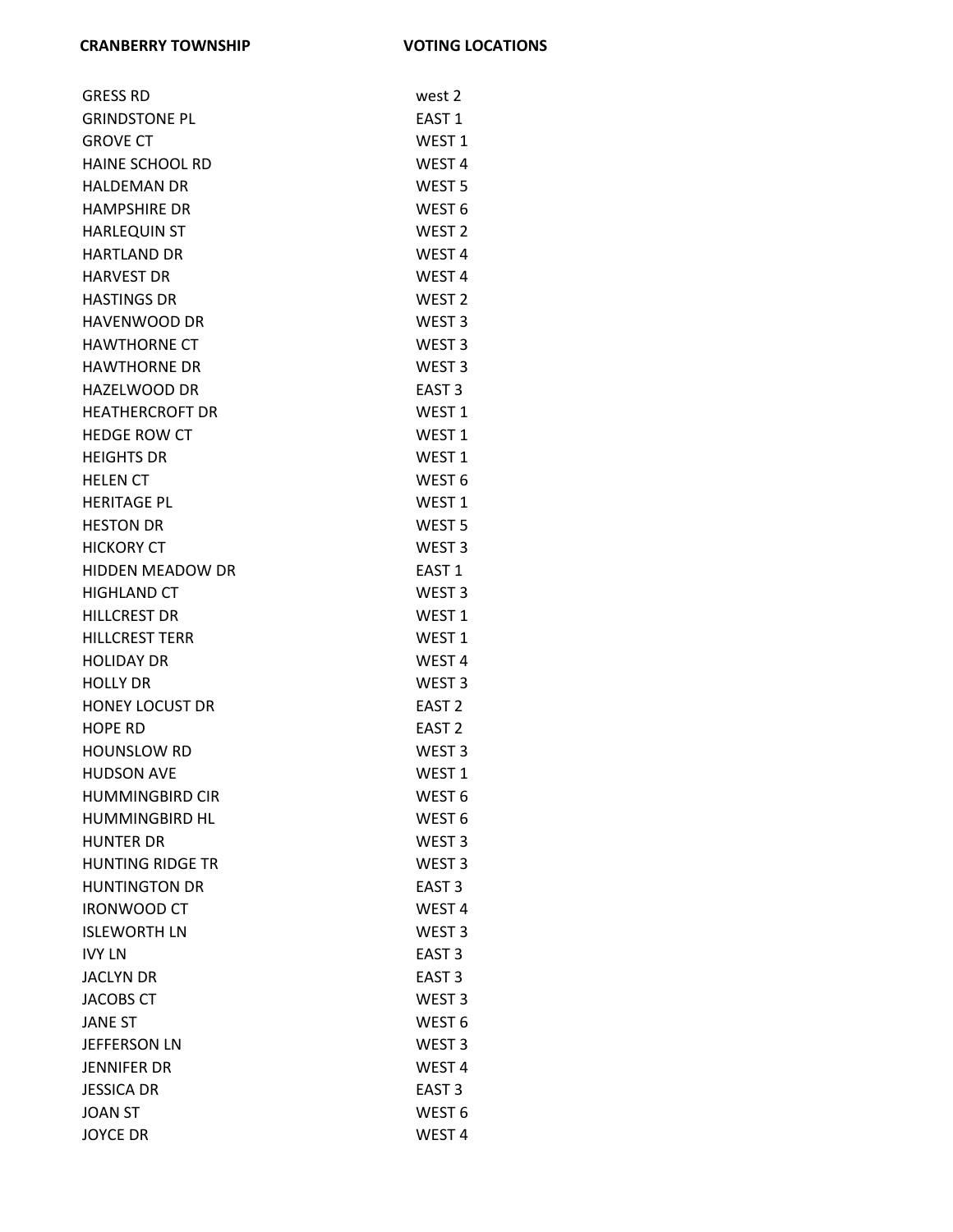| <b>KANDYCE DR</b>      | WEST <sub>4</sub> |
|------------------------|-------------------|
| <b>KAREN CT</b>        | WEST <sub>4</sub> |
| <b>KATHERINE DR</b>    | WEST <sub>5</sub> |
| <b>KELTON PL</b>       | WEST <sub>6</sub> |
| <b>KERRY CT</b>        | EAST <sub>1</sub> |
| <b>KETTLECREEK DR</b>  | WEST <sub>3</sub> |
| <b>KILBUCK DR</b>      | EAST <sub>3</sub> |
| KIMBERWICKE CT         | WEST <sub>4</sub> |
| KINGSBERRY CT          | WEST <sub>2</sub> |
| <b>KINGSTON AVE</b>    | WEST <sub>1</sub> |
| <b>KIRA CIR</b>        | WEST <sub>6</sub> |
| <b>KIRKWOOD DR</b>     | WEST <sub>6</sub> |
| <b>KLEIN RD</b>        | WEST <sub>3</sub> |
| <b>LAFAYETTE DR</b>    | WEST <sub>4</sub> |
| <b>LAGRANDE DR</b>     | EAST <sub>2</sub> |
| <b>LAKELAND DR</b>     | EAST <sub>2</sub> |
| <b>LAKEVUE DR</b>      | EAST <sub>2</sub> |
| <b>LAMBETH DR</b>      | WEST <sub>3</sub> |
| <b>LANDIS AVE</b>      | WEST <sub>4</sub> |
| <b>LAPORTE CT</b>      | WEST <sub>5</sub> |
| <b>LAPORTE DR</b>      | WEST <sub>5</sub> |
| <b>LARCH DR</b>        | WEST <sub>3</sub> |
| LARKWOOD CT            | WEST <sub>4</sub> |
| <b>LAUREL DR</b>       | WEST <sub>3</sub> |
| LAURELWOOD LN          | WEST <sub>2</sub> |
| <b>LAWNVIEW CT</b>     | WEST <sub>2</sub> |
| <b>LEATHERBARK RD</b>  | WEST <sub>4</sub> |
| LEE DR                 | EAST <sub>2</sub> |
| <b>LEGEND CREEK DR</b> | EAST <sub>1</sub> |
| <b>LEHIGH DR</b>       | WEST <sub>6</sub> |
| <b>LEWISHAM RD</b>     | WEST <sub>3</sub> |
| <b>LEXINGTON DR</b>    | EAST <sub>2</sub> |
| <b>LIBERTY BLVD</b>    | WEST <sub>3</sub> |
| LINCOLNSHIRE DR        | WEST <sub>5</sub> |
| <b>LINEHAN PL</b>      | WEST <sub>4</sub> |
| <b>LITTLE CREEK LN</b> | WEST <sub>1</sub> |
| <b>LIVINGSTON PL</b>   | WEST <sub>5</sub> |
| <b>LOCUST LN</b>       | EAST <sub>3</sub> |
| <b>LOIS LN</b>         | WEST <sub>5</sub> |
| <b>LUKE CT</b>         | WEST <sub>1</sub> |
| <b>LUNDY CT</b>        | WEST <sub>6</sub> |
| LYNWOOD CT             | WEST <sub>4</sub> |
| <b>MACINTOSH CT</b>    | WEST <sub>3</sub> |
| <b>MAGNOLIA LN</b>     | EAST <sub>1</sub> |
| <b>MAIN ST</b>         | WEST <sub>2</sub> |
| <b>MAJESTIC DR</b>     | EAST <sub>2</sub> |
| <b>MALLARD DR</b>      | WEST <sub>3</sub> |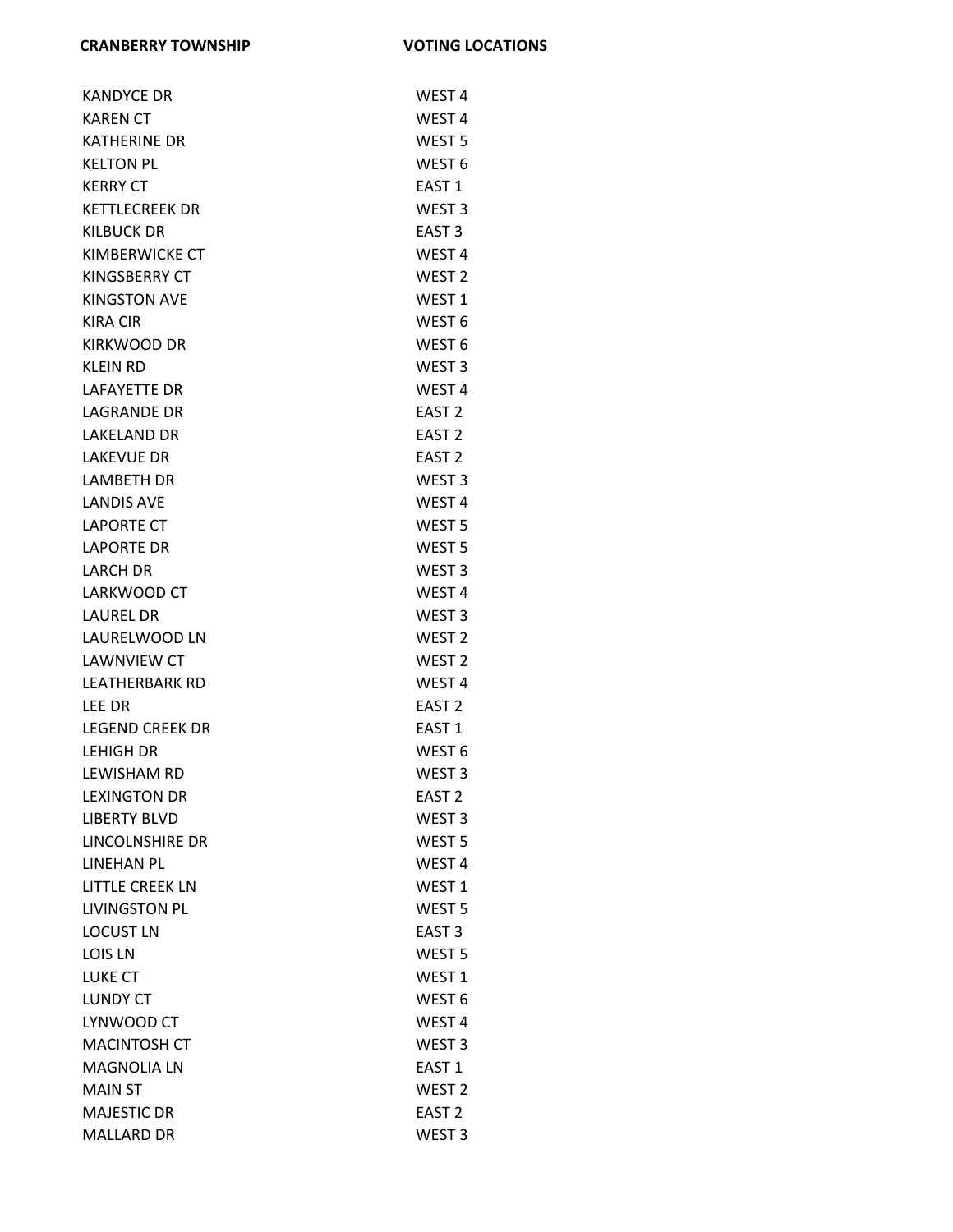| <b>MANOR RD</b>                      | WEST <sub>2</sub> |
|--------------------------------------|-------------------|
| <b>MAPLE CT</b>                      | WEST <sub>3</sub> |
| <b>MARIGOLD LN</b>                   | EAST <sub>3</sub> |
| <b>MARKET HOUSE CIR</b>              | WEST <sub>2</sub> |
| MARS RD $-$ (6500 $-$ 6530)          | WEST <sub>5</sub> |
| MARS RD (65316700)                   | EAST <sub>3</sub> |
| MARSHALL RD - (9001 - 9199)          | EAST <sub>2</sub> |
| MARSHALL RD (92009332)               | EAST <sub>1</sub> |
| <b>MARY ST</b>                       | WEST <sub>6</sub> |
| <b>MAUREEN DR</b>                    | EAST <sub>1</sub> |
| <b>MCDONALD DR</b>                   | WEST <sub>5</sub> |
| <b>MEADOW DR</b>                     | EAST <sub>3</sub> |
| <b>MEADOW GLEN CT</b>                | WEST <sub>6</sub> |
| <b>MEADOWBROOK DR</b>                | WEST <sub>1</sub> |
| <b>MEEDER LN</b>                     | WEST <sub>2</sub> |
| <b>MEGAN DR</b>                      | WEST <sub>4</sub> |
| <b>MELISSA CT</b>                    | WEST <sub>6</sub> |
| <b>MERIDIAN LN</b>                   | WEST <sub>1</sub> |
| <b>MERYTON LN</b>                    | WEST <sub>1</sub> |
| <b>MEWS LN</b>                       | WEST <sub>3</sub> |
| MIDDLEGROUND PL                      | EAST <sub>1</sub> |
| <b>MIDNIGHT CT</b>                   | east 2            |
| <b>MIRAGE DR</b>                     | EAST <sub>2</sub> |
| <b>MOLLY LN</b>                      | east 2            |
| <b>MONARCH CIR</b>                   | EAST <sub>2</sub> |
| <b>MONIKA WAY</b>                    | WEST <sub>3</sub> |
| <b>MONMOUTH DR</b>                   | WEST <sub>4</sub> |
| <b>MORNINGSIDE DR</b>                | EAST <sub>2</sub> |
| <b>MOSSY OAK DR</b>                  | EAST <sub>2</sub> |
| <b>MYSTIC PINE TR</b>                | WEST 4            |
| <b>NORBERRY CT</b>                   | WEST <sub>5</sub> |
| <b>NORMAN DR</b>                     | WEST <sub>2</sub> |
| NORTH BOUNDARY RD (EAST OF 179)      | EAST <sub>2</sub> |
| NORTH BOUNDARY RD (WEST OF 179)      | WEST <sub>1</sub> |
| <b>NORTH CT</b>                      | WEST <sub>5</sub> |
| <b>NORTHFIELD RD</b>                 | EAST <sub>3</sub> |
| NOTTINGHAM CT                        | WEST <sub>3</sub> |
| <b>OAK CT</b>                        | WEST <sub>3</sub> |
| OAK DR                               | WEST <sub>3</sub> |
| <b>OAKRIDGE TR</b>                   | EAST <sub>1</sub> |
| <b>OAKVIEW DR</b>                    | EAST <sub>1</sub> |
| <b>OGLE VIEW RD</b>                  | WEST <sub>2</sub> |
| <b>OLD EHRMAN RD</b>                 | EAST <sub>1</sub> |
| OLD FARM RD                          | EAST <sub>3</sub> |
| <b>OLD FRANKLIN RD</b>               | EAST <sub>3</sub> |
| OLD MARS CRIDER RD (6701-6731-Odd#)  | EAST <sub>2</sub> |
| OLD MARS CRIDER RD (6716-6730-Even#) | EAST <sub>3</sub> |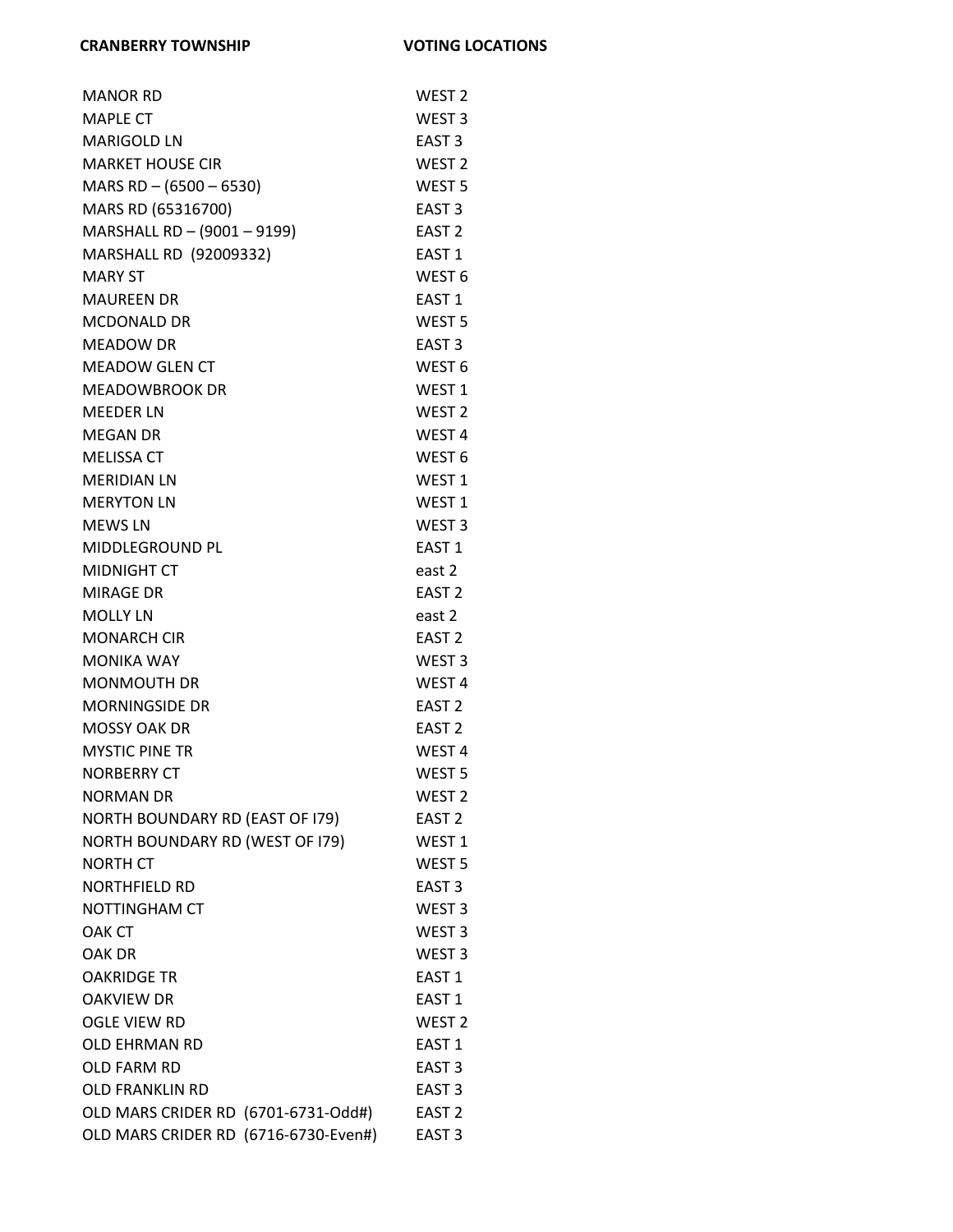| OLD MARS CRIDER RD (6732-6800-All#) | EAST 3            |
|-------------------------------------|-------------------|
| OLD NORTH BOUNDARY RD               | WEST 1            |
| <b>OLD ROUTE 19</b>                 | WEST 1            |
| <b>OLD STATION RD</b>               | WEST <sub>1</sub> |
| <b>OPAL CT</b>                      | WEST <sub>6</sub> |
| <b>OPAL DR</b>                      | WEST <sub>6</sub> |
| <b>ORCHARD DR</b>                   | EAST <sub>3</sub> |
| <b>OVERBROOK DR</b>                 | WEST <sub>6</sub> |
| <b>OXFORD CT</b>                    | WEST <sub>2</sub> |
| <b>PADDINGTON LN</b>                | WEST <sub>3</sub> |
| <b>PALMATE DR</b>                   | EAST <sub>2</sub> |
| <b>PARADE ST</b>                    | WEST <sub>2</sub> |
| <b>PARKER ST</b>                    | WEST <sub>2</sub> |
| <b>PARKSIDE PL</b>                  | WEST <sub>6</sub> |
| PARKWOOD DR                         | WEST <sub>6</sub> |
| <b>PARTRIDGE DR</b>                 | EAST <sub>3</sub> |
| PEACE ST                            | EAST <sub>3</sub> |
| <b>PEBBLE CREEK DR</b>              | WEST <sub>5</sub> |
| PEMBERLEY DR                        | WEST <sub>1</sub> |
| PENDLETON WAY                       | EAST <sub>3</sub> |
| <b>PERRY CIR</b>                    | WEST <sub>1</sub> |
| PERSIMMON DR                        | WEST <sub>6</sub> |
| PERSIMMON PL                        | WEST <sub>6</sub> |
| PETERS RD                           | EAST <sub>2</sub> |
| PHEASANT DR                         | EAST <sub>3</sub> |
| PIKE DR                             | WEST 1            |
| PIN OAK CT                          | WEST <sub>5</sub> |
| PINE CT                             | WEST <sub>3</sub> |
| PINEBROOK DR                        | EAST 1            |
| PINEHURST DR                        | EAST 1            |
| <b>PIONEER DR</b>                   | WEST <sub>1</sub> |
| <b>PLAINS CHURCH RD</b>             | EAST <sub>2</sub> |
| PLUM CT                             | WEST <sub>3</sub> |
| <b>POPLAR PL</b>                    | EAST 1            |
| POPPY PL                            | WEST <sub>6</sub> |
| POWELL RD (2022 - 1050)             | WEST <sub>6</sub> |
| POWELL RD (20242306)                | WEST <sub>3</sub> |
| PRESERVE VALLEY DR                  | EAST <sub>2</sub> |
| PRESTWICK DR                        | WEST <sub>1</sub> |
| <b>QUAIL DR</b>                     | EAST <sub>3</sub> |
| <b>QUARTER HORSE LN</b>             | EAST <sub>2</sub> |
| <b>QUEENSWOOD DR</b>                | WEST <sub>5</sub> |
| RAVENSCROFT CT                      | EAST <sub>2</sub> |
| <b>RED HAWK DR</b>                  | EAST <sub>2</sub> |
| <b>REDMOND CT</b>                   | EAST <sub>2</sub> |
| REDWOOD CT                          | EAST <sub>1</sub> |
| <b>REEDMOOR LN</b>                  | EAST <sub>2</sub> |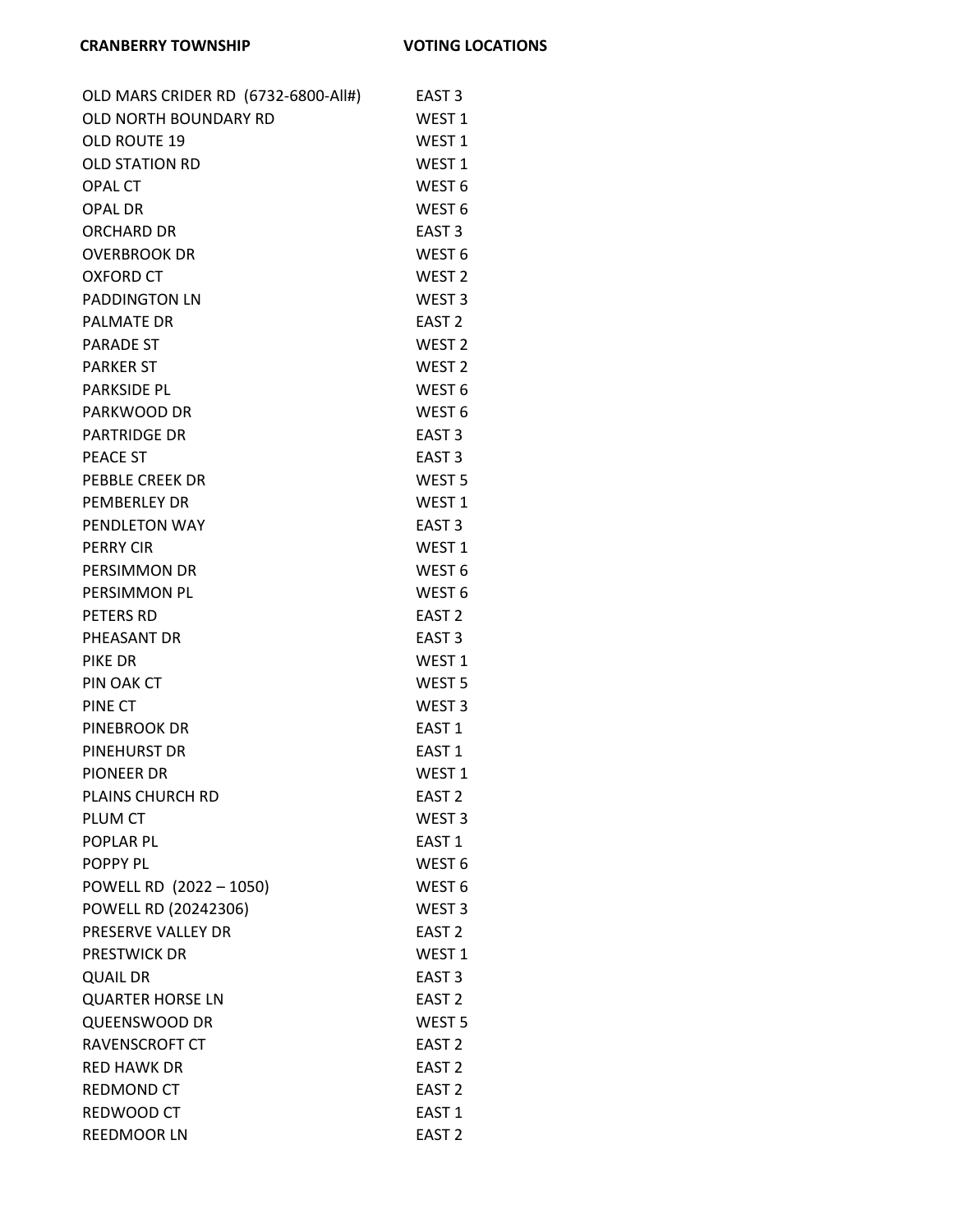| <b>REIGH COUNT PL</b>                          | EAST <sub>1</sub> |
|------------------------------------------------|-------------------|
| <b>REISER CT</b>                               | WEST <sub>4</sub> |
| <b>RIDGE CT</b>                                | WEST <sub>3</sub> |
| <b>RIDGEMONT DR</b>                            | EAST <sub>2</sub> |
| <b>RIVA RIDGE DR</b>                           | EAST <sub>1</sub> |
| ROBINHOOD DR                                   | WEST <sub>5</sub> |
| ROCHESTER RD (WEST OF TURNPIKE)                | WEST <sub>3</sub> |
| ROCHESTER RD - BETWEEN RT 19 AND TURNPILWEST 2 |                   |
| <b>RODNEY LN</b>                               | WEST <sub>2</sub> |
| <b>ROEBLING CT</b>                             | WEST <sub>2</sub> |
| <b>ROLLING RD</b>                              | WEST <sub>6</sub> |
| <b>ROSE DR</b>                                 | EAST <sub>3</sub> |
| ROUTE 19 - (20510 - 20000)                     | WEST <sub>5</sub> |
| ROUTE 19-(20511-20929)                         | WEST <sub>2</sub> |
| ROUTE 19 (21275 - 20930)                       | WEST <sub>1</sub> |
| ROWAN RD                                       | EAST <sub>2</sub> |
| ROYAL OAK CT                                   | EAST <sub>2</sub> |
| <b>RUSSETT MEADOW CT</b>                       | WEST <sub>6</sub> |
| <b>RUSTIC RIDGE</b>                            | WEST <sub>1</sub> |
| <b>RUTH ST</b>                                 | WEST <sub>6</sub> |
| RYWOOD CT                                      | WEST <sub>4</sub> |
| <b>SAIGE CT</b>                                | EAST <sub>1</sub> |
| <b>SAMPLE LN</b>                               | WEST <sub>3</sub> |
| <b>SAMUEL DR</b>                               | WEST <sub>1</sub> |
| SANDALWOOD DR                                  | WEST <sub>5</sub> |
| <b>SAPLING CT</b>                              | EAST <sub>2</sub> |
| <b>SARAH CT</b>                                | WEST <sub>5</sub> |
| <b>SARAH DR</b>                                | WEST <sub>5</sub> |
| <b>SCARLET PEAK CT</b>                         | WEST <sub>6</sub> |
| <b>SCENIC RIDGE CT</b>                         | EAST <sub>2</sub> |
| <b>SCHOMBURG CT</b>                            | EAST <sub>2</sub> |
| <b>SECOND ST</b>                               | WEST <sub>3</sub> |
| <b>SEQUOIA LN</b>                              | EAST <sub>3</sub> |
| <b>SERENDIPITY LN</b>                          | EAST <sub>2</sub> |
| <b>SETH DR</b>                                 | WEST <sub>1</sub> |
| <b>SETTLERS VILLAGE CIR</b>                    | WEST <sub>1</sub> |
| <b>SHADY OAK DR</b>                            | EAST <sub>2</sub> |
| SHALLOWOOD CIR                                 | WEST <sub>4</sub> |
| <b>SHANNON RD</b>                              | EAST <sub>1</sub> |
| SHEFFIELD CT                                   | WEST <sub>3</sub> |
| SHERWOOD DR                                    | WEST <sub>5</sub> |
| <b>SILVER VIEW DR</b>                          | EAST <sub>1</sub> |
| SIR BARTON CT                                  | EAST <sub>1</sub> |
| <b>SKYVIEW DR</b>                              | EAST <sub>3</sub> |
| <b>SLATE AVE</b>                               | WEST <sub>3</sub> |
| <b>SNOWBERRY LN</b>                            | WEST <sub>1</sub> |
| SOMERSET DR                                    | WEST <sub>6</sub> |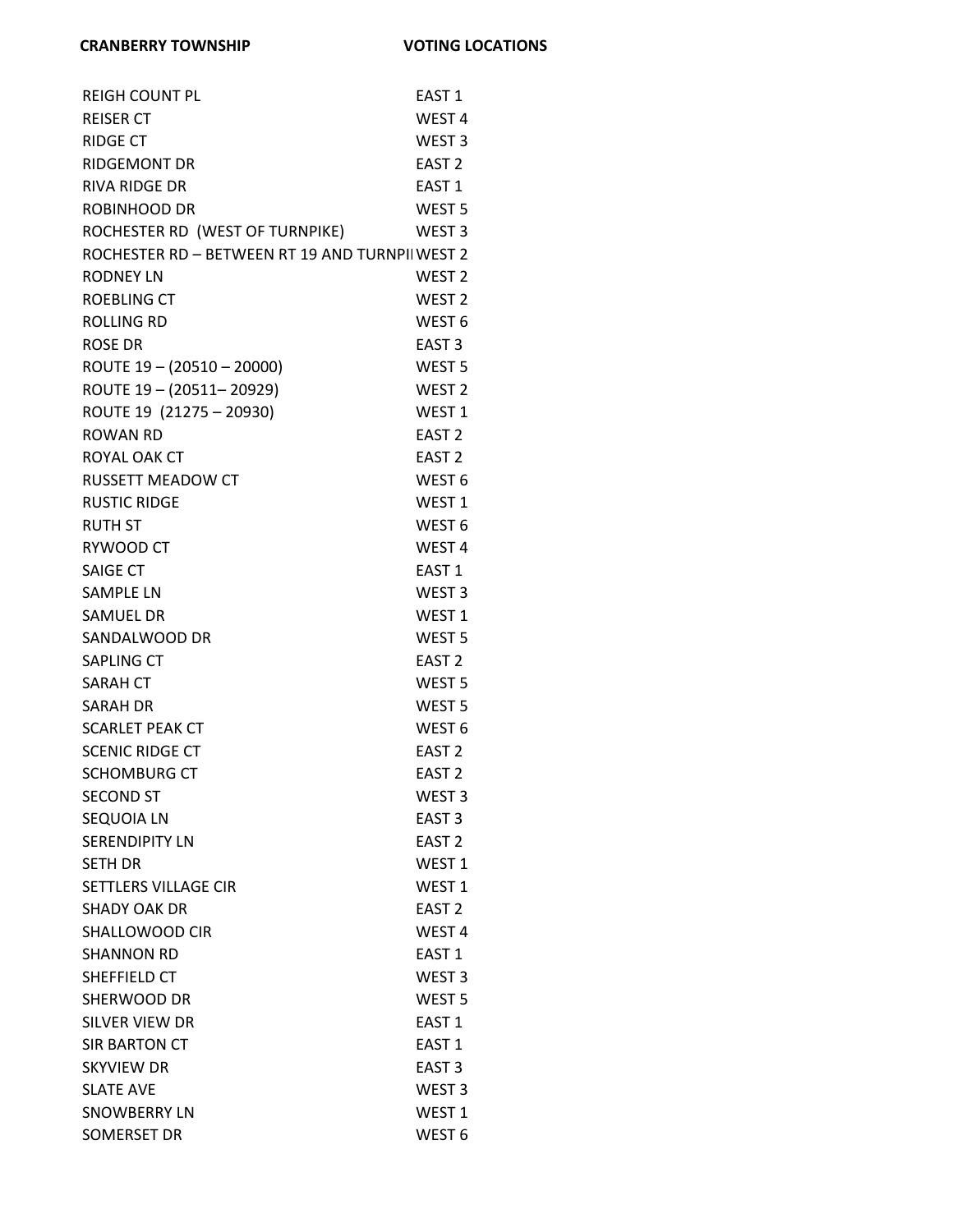| <b>SOUTH CT</b>         | WEST <sub>5</sub> |
|-------------------------|-------------------|
| <b>SOUTHRIDGE DR</b>    | EAST <sub>3</sub> |
| <b>SPARROW CT</b>       | EAST <sub>2</sub> |
| <b>SPRING DR</b>        | EAST <sub>3</sub> |
| <b>SPRINGFIELD DR</b>   | EAST <sub>2</sub> |
| <b>SPRUCE LN</b>        | EAST <sub>3</sub> |
| ST ANDREWS CT           | WEST <sub>1</sub> |
| <b>ST CECILIA CT</b>    | WEST <sub>1</sub> |
| <b>ST JAMES CT</b>      | WEST <sub>1</sub> |
| <b>ST LEONARDS LN</b>   | EAST <sub>3</sub> |
| ST PHILLIPS CT          | WEST <sub>1</sub> |
| <b>STACY CT</b>         | WEST <sub>4</sub> |
| <b>STAR VIEW LN</b>     | EAST <sub>2</sub> |
| <b>STAR VIEW LN EXT</b> | EAST <sub>2</sub> |
| <b>STEEPLECHASE DR</b>  | EAST <sub>1</sub> |
| <b>STEIN DR</b>         | WEST <sub>3</sub> |
| <b>STOCKTON RDG</b>     | EAST <sub>1</sub> |
| <b>STONEFIELD DR</b>    | WEST <sub>3</sub> |
| <b>STONEHENGE WAY</b>   | WEST <sub>3</sub> |
| <b>STRAND RD</b>        | WEST <sub>2</sub> |
| STRATFORD CT            | WEST <sub>2</sub> |
| <b>STRAWBERRY CIR</b>   | WEST <sub>3</sub> |
| <b>SUMMER AVE</b>       | WEST <sub>3</sub> |
| <b>SUMMIT CT</b>        | WEST <sub>3</sub> |
| SUN VALLEY DR           | WEST <sub>5</sub> |
| <b>SUNCREST DR</b>      | WEST <sub>2</sub> |
| <b>SUNNY DALE CT</b>    | WEST <sub>5</sub> |
| <b>SUNRISE DR</b>       | WEST <sub>2</sub> |
| <b>SUNSET CIR</b>       | WEST <sub>2</sub> |
| <b>SUNSET CT</b>        | WEST <sub>2</sub> |
| <b>SUSSEX DR</b>        | WEST <sub>5</sub> |
| <b>SWORD DANCE PL</b>   | EAST <sub>1</sub> |
| <b>TANGERINE TERR</b>   | WEST <sub>6</sub> |
| <b>TANIA CT</b>         | WEST <sub>1</sub> |
| TARA CT                 | EAST <sub>1</sub> |
| <b>TAYLOR CT</b>        | EAST <sub>2</sub> |
| <b>TEAL CT</b>          | WEST <sub>3</sub> |
| <b>TEN POINT LN</b>     | WEST <sub>4</sub> |
| THEDA DORI ST           | WEST <sub>3</sub> |
| <b>THORNAPPLE LN</b>    | WEST <sub>3</sub> |
| <b>TILLARY LN</b>       | WEST <sub>2</sub> |
| TIMBER RIDGE CT         | EAST <sub>2</sub> |
| TIMBERWOOD DR           | EAST <sub>3</sub> |
| <b>TIOGA DR</b>         | WEST <sub>1</sub> |
| <b>TOFTREE DR</b>       | EAST <sub>2</sub> |
| <b>TRAFALGAR SQ</b>     | WEST <sub>4</sub> |
| TRAIL CT EAST           | WEST <sub>1</sub> |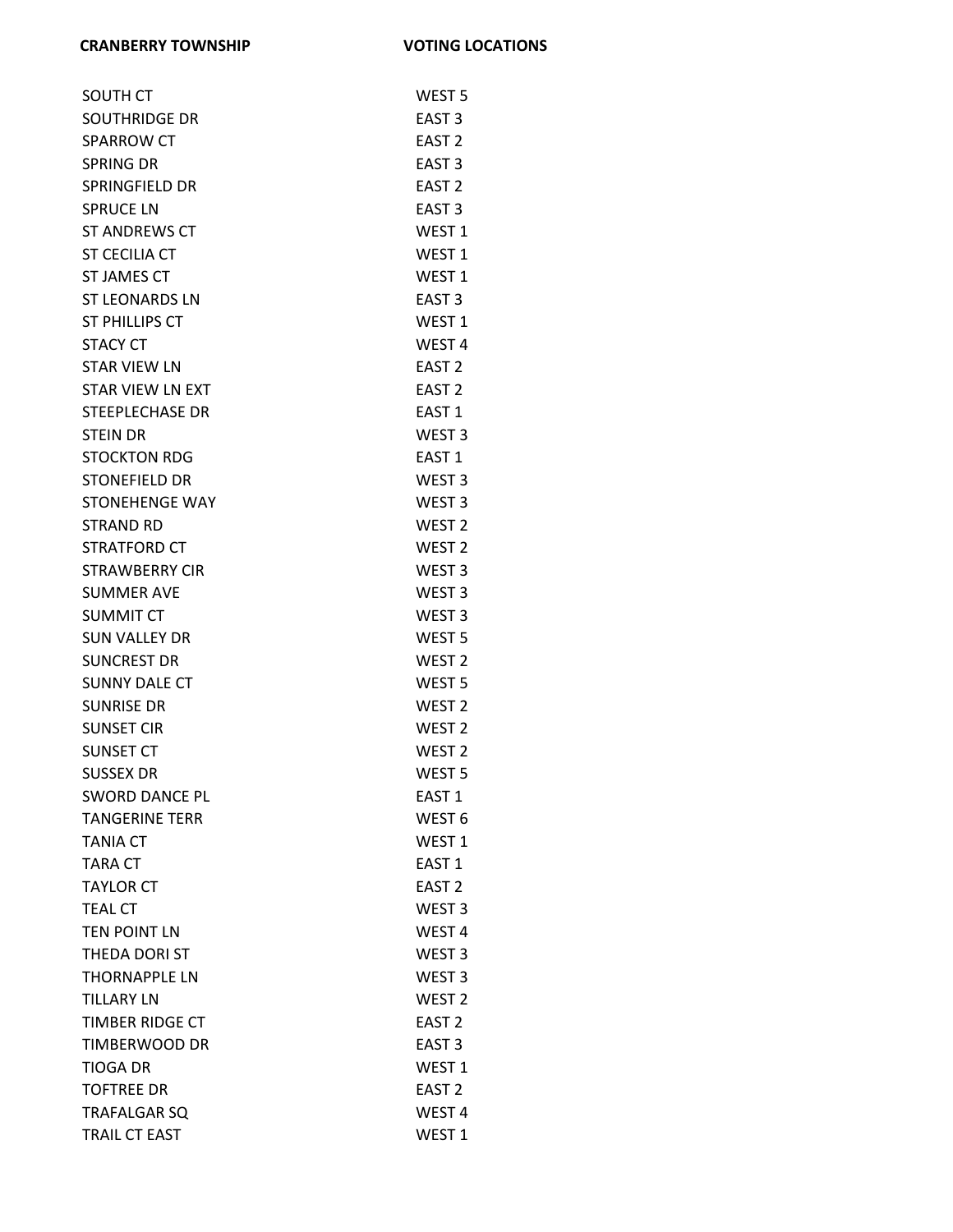| <b>TRAIL CT WEST</b>      | WEST <sub>1</sub> |
|---------------------------|-------------------|
| <b>TREESDALE DR</b>       | WEST <sub>5</sub> |
| <b>TRENTON CT</b>         | WEST <sub>2</sub> |
| <b>TRILLIUM CT</b>        | WEST <sub>3</sub> |
| <b>TRILLIUM DR</b>        | WEST <sub>3</sub> |
| <b>TROWBRIDGE PL</b>      | WEST <sub>3</sub> |
| <b>TRUTH LN</b>           | WEST <sub>3</sub> |
| <b>TUSCARORA DR</b>       | WEST <sub>3</sub> |
| <b>TWICKERHAM LN</b>      | WEST <sub>3</sub> |
| <b>TWILIGHT ST</b>        | WEST <sub>3</sub> |
| <b>TWIN CT</b>            | WEST <sub>5</sub> |
| <b>TYLER DR</b>           | WEST <sub>1</sub> |
| UNIONVILLE RD             | WEST <sub>2</sub> |
| <b>VALERIE DR</b>         | WEST <sub>6</sub> |
| <b>VALLEY FORGE DR</b>    | WEST <sub>4</sub> |
| <b>VALLEYVIEW DR</b>      | WEST <sub>4</sub> |
| <b>VANDIVORT DR</b>       | EAST <sub>2</sub> |
| <b>VILLAGE CT</b>         | WEST <sub>3</sub> |
| <b>VILLAGE DR</b>         | WEST <sub>3</sub> |
| <b>WALDEN POND LN</b>     | EAST <sub>2</sub> |
| <b>WALNUT GROVE</b>       | EAST <sub>1</sub> |
| <b>WALNUT LN</b>          | EAST <sub>1</sub> |
| <b>WARWICK LN</b>         | WEST <sub>1</sub> |
| <b>WATER VIEW DR</b>      | WEST <sub>2</sub> |
| <b>WATERFORD CT</b>       | EAST <sub>2</sub> |
| <b>WAYNE DR</b>           | WEST <sub>6</sub> |
| <b>WEALDSTONE RD</b>      | WEST <sub>3</sub> |
| <b>WELBOURNE DR</b>       | EAST <sub>3</sub> |
| <b>WESTMINSTER LN</b>     | WEST <sub>3</sub> |
| <b>WHEATFIELD DR</b>      | EAST <sub>3</sub> |
| <b>WHISPERING OAKS DR</b> | WEST <sub>1</sub> |
| <b>WHITE PINE LN</b>      | EAST <sub>1</sub> |
| <b>WHITETAIL RIDGE</b>    | WEST <sub>4</sub> |
| <b>WHITNEY DR</b>         | WEST <sub>5</sub> |
| <b>WIEGAND DR</b>         | WEST <sub>2</sub> |
| <b>WILDWING DR</b>        | EAST <sub>2</sub> |
| <b>WILLIAMSBURG CT</b>    | WEST <sub>2</sub> |
| <b>WILLOW CIR</b>         | WEST <sub>3</sub> |
| <b>WILLOW CT</b>          | WEST <sub>3</sub> |
| <b>WILLOW DR</b>          | WEST <sub>3</sub> |
| <b>WINCHESTER CT</b>      | WEST <sub>3</sub> |
| <b>WINDGAP DR</b>         | EAST <sub>3</sub> |
| <b>WINDSOR CT</b>         | WEST <sub>1</sub> |
| WINDWOOD HGTS DR          | EAST <sub>2</sub> |
| <b>WINTERBROOK DR</b>     | WEST <sub>1</sub> |
| <b>WISCONSIN AVE</b>      | WEST <sub>5</sub> |
| <b>WITHERS PARK DR</b>    | WEST <sub>2</sub> |